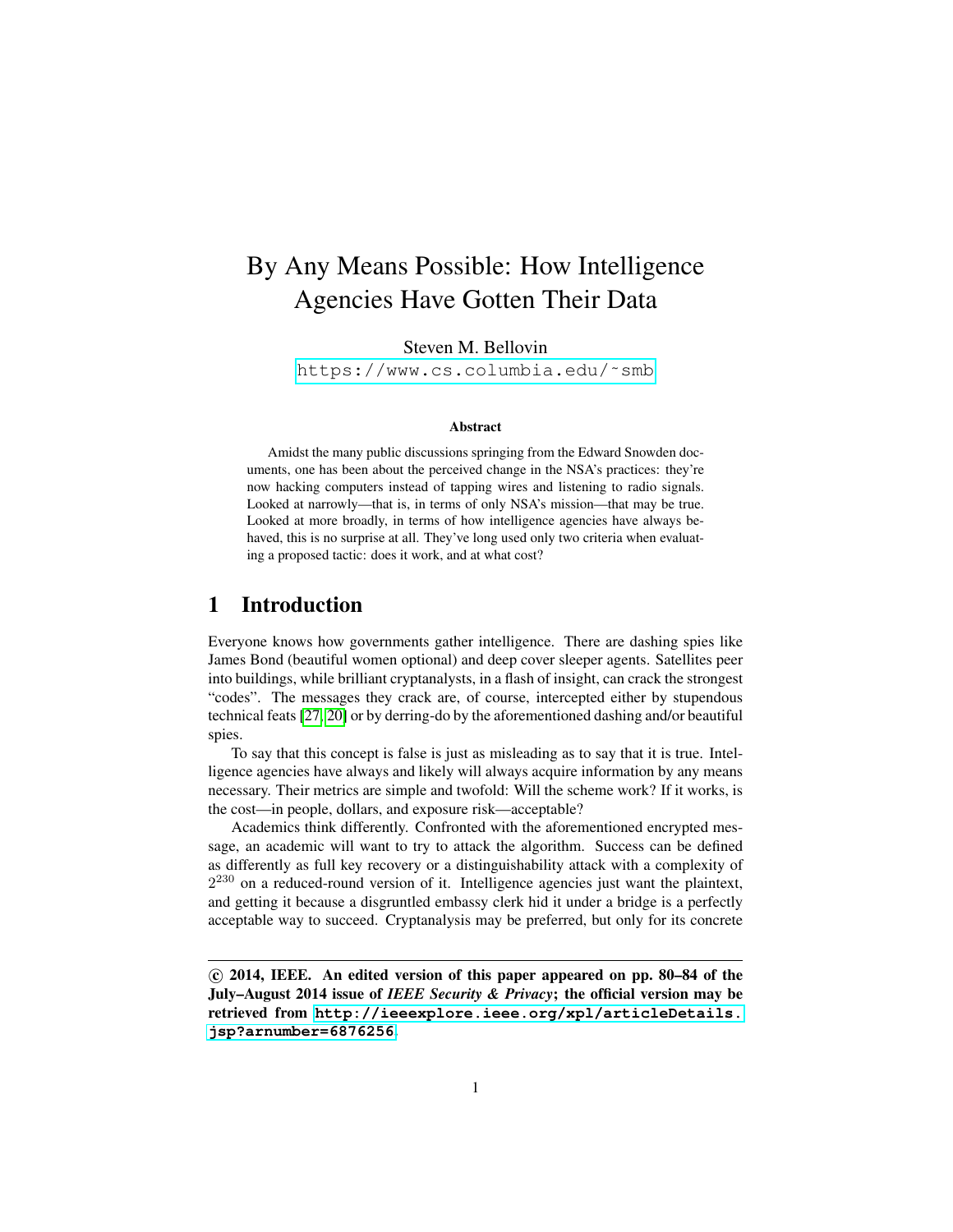advantages: it doesn't depend on the foibles and presence of an individual asset who might repent or be detected. The aesthetic aspect, that attacking the algorithm is somehow more "elegant", doesn't enter into the question.

It pays to take a look back through history to see how intelligence has been acquired. The mechanisms used do include spies and beautiful women; they also include satellites, cable taps, strange and wondrous gadgets, and more.

# 2 Spies and Assets

Spying, of course, is an ancient tradition. One of the oldest recorded instances is given in Joshua 2:1, which was probably composed no later than the 8th century BCE [\[19\]](#page-6-2) and perhaps two centuries earlier: "Joshua son of Nun secretly sent two spies from Shittim, saying, 'Go, reconnoiter the region of Jericho.' So they set out, and they came to the house of a harlot named Rahab and lodged there." The chapter goes on to relate how she sheltered them and gave them information about the low morale of the city. In return, the spies promised her safety during the forthcoming invasion.

For our purposes, there are three interesting aspects to this tale. First, they consorted with a prostitute, a profession no more respected then than today. Second, they relied on her for information. Third, they made a deal with her: they paid her (with protection from the invading army) for her information and services. These all illustrate practices that are still followed today: dealing with unsavory insiders, relying on them for information, and paying and protecting them. Joshua's spies could have tried to gather the information themselves, but that didn't work out very well earlier in the Bible (Numbers 13). If nothing else, trying to gather information first-hand is risky; indeed, even Joshua's agents were detected (Joshua 2:2): "The king of Jericho was told, 'Some men have come here tonight, Israelites, to spy out the country.'" (To be sure, there is some disagreement on the effectiveness of these spies: Zakovitch thinks they are bumblers [\[30\]](#page-7-0), while Cardwell of the CIA thinks that they did their jobs very well [\[5\]](#page-5-0).)

Seducing someone into betraying their country can be done literally, too. "Honey traps"—having someone seduce the target—are used in real life. Kahn [\[13\]](#page-5-1) tells the story of an agent code-named CYNTHIA, who worked "not for money but for thrills". Her amorous exploits were legion; her conquests included an Italian admiral and a Vichy France press attaché. These "romances" yielded the Italian and French naval codes. The same sort of things go on today. The Soviets were experts at it; the Mossad found that it was easier to turn prostitutes into agents than to ask agents to prostitute themselves [\[22\]](#page-6-3). Naturally, it isn't only heterosexual men who are seduction targets; women have been targeted by male agents (this was an East German specialty [\[15\]](#page-6-4)) and homosexual affairs have often been even better for blackmail.

No one claims that these activities are moral. However, they're perceived as necessary. Most information from human sources—"HUMINT"—is supplied by insiders. This is of necessity; the insiders have the information, and outsiders are too conspicuous. Cases of spies actually penetrating an enemy organization are very rare, though not unknown (see, e.g., the amazing story of Eli Cohen, an Israeli agent who was in line to become Syria's deputy defense minister [\[12\]](#page-5-2)); far more often, the role of an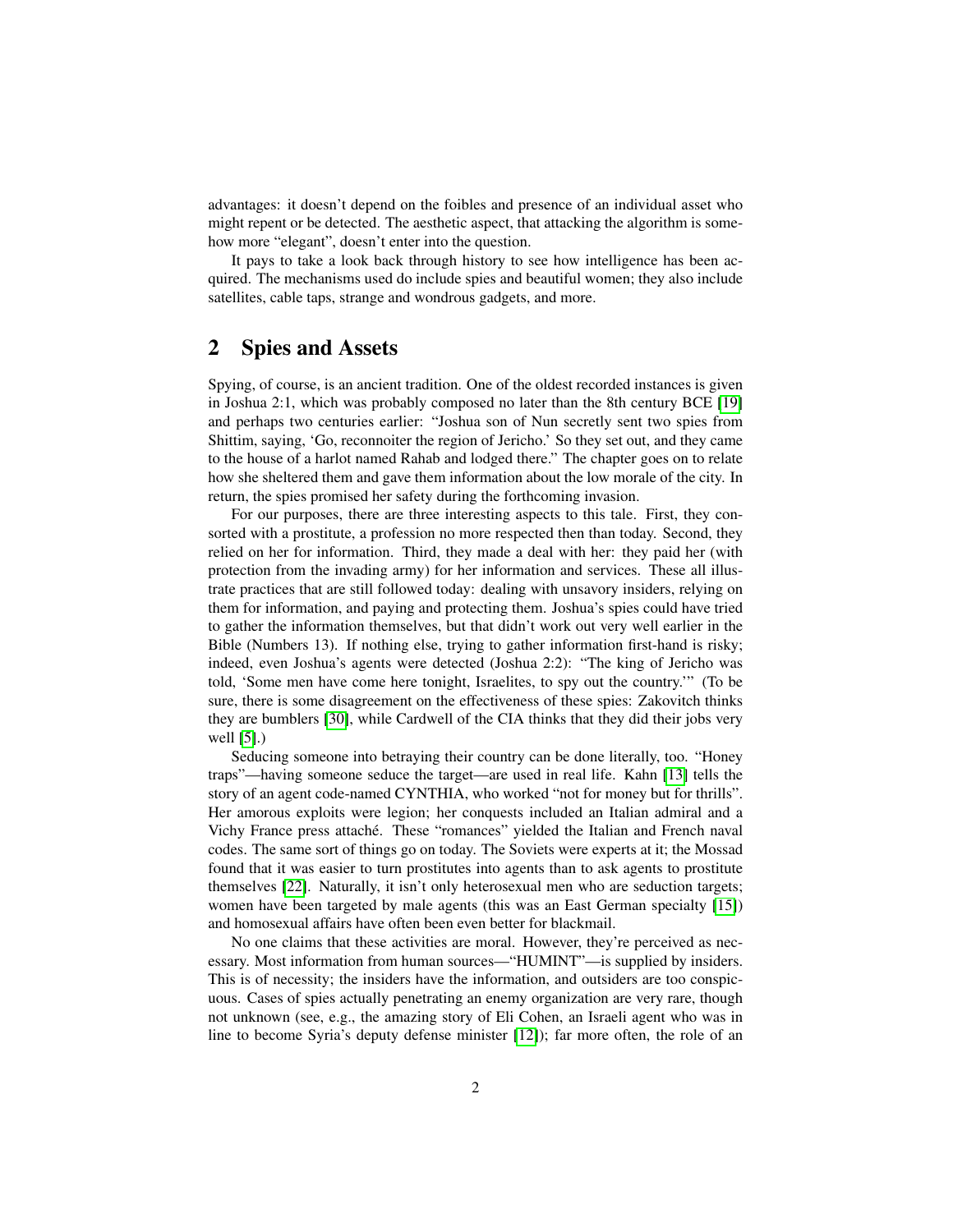agent today, just as in Joshua's time, is to persuade someone else to give them the necessary information. Their role is to persuade the insider, to pay them, and if necessary to exfiltrate them. Yes, there is clever gadgetry, but this is generally for photography, communicating with the actual sources, etc [\[28\]](#page-6-5).

HUMINT is done this way because it works. That said, there are limits to what spies can accomplish. They can only report what they know, or is contained in documents to which they have access. A well-placed political agent is unlikely to have technical details on weaponry; conversely, a well-placed technician will have little idea what political decisions are being made. Beyond that, spying is risky, both personally and politically. Agents have a finite lifetime before they fall under suspicion or burn out; when these things happen, exfiltrating them becomes crucial. This is partly because it's good practice—few prospective spies will want to work for a country that abandons its assets—but also because captured spies carry a cost, in embarrassment and in what they can be forced to reveal about other operations.

# 3 Intercepting Communications

To cope with some of the limitations of human agents, intelligence agencies have long resorted to other means. One has been interception communications, and thus gaining an insight into the other side's actual operational plans. Kahn wrote, of an incident during World War I, that [\[13\]](#page-5-1):

It was, in fact, nothing less than a full roundup of the situation as Samsonov saw it, together with the most detailed and explicit moves to be followed by his army. It gave the Germans a knowledge of enemy intentions unprecedented in the whole of military history. It was like reading the mind of a chess opponent, like playing blind man's bluff without the blindfold. It was almost impossible to lose.

Militaries were not slow to realize this. Communications interceptions are about as old as the use of communications for military purposes; not surprisingly, so are defenses. The ancient Greeks had their skytales; the Romans had the Caesar cipher [\[13\]](#page-5-1). During the Renaissance, diplomats communicated via sealed, encrypted letters; kings therefore set up "Black Chambers" that would open, copy, decrypt, and reseal these messages. When, during the US Civil War, the telegraph became important, interception of telegrams followed quickly. Jeb Stuart, a Confederate general, "actually had his own personal wiretapper travel along with him in the field" [\[8\]](#page-5-3).

As technology improved, so did both attacks and defenses. Intelligence threats to telegraph cables became a major driver in British communications strategy. The ability to send messages via an "all red route"—that is, solely via stations located in British possessions, which were colored red in the maps of the time—became a major driver in selecting paths for new telegraph links [\[14\]](#page-5-4). Conversely, they were not slow to appreciate the intelligence capabilities they had acquired by virtue of being the hub of the world's telegraph network; indeed, the Official Secrets Act of 1920 contained a provision that effectively required copies of all international telegrams transiting the United Kingdom to be turned over to Naval Intelligence.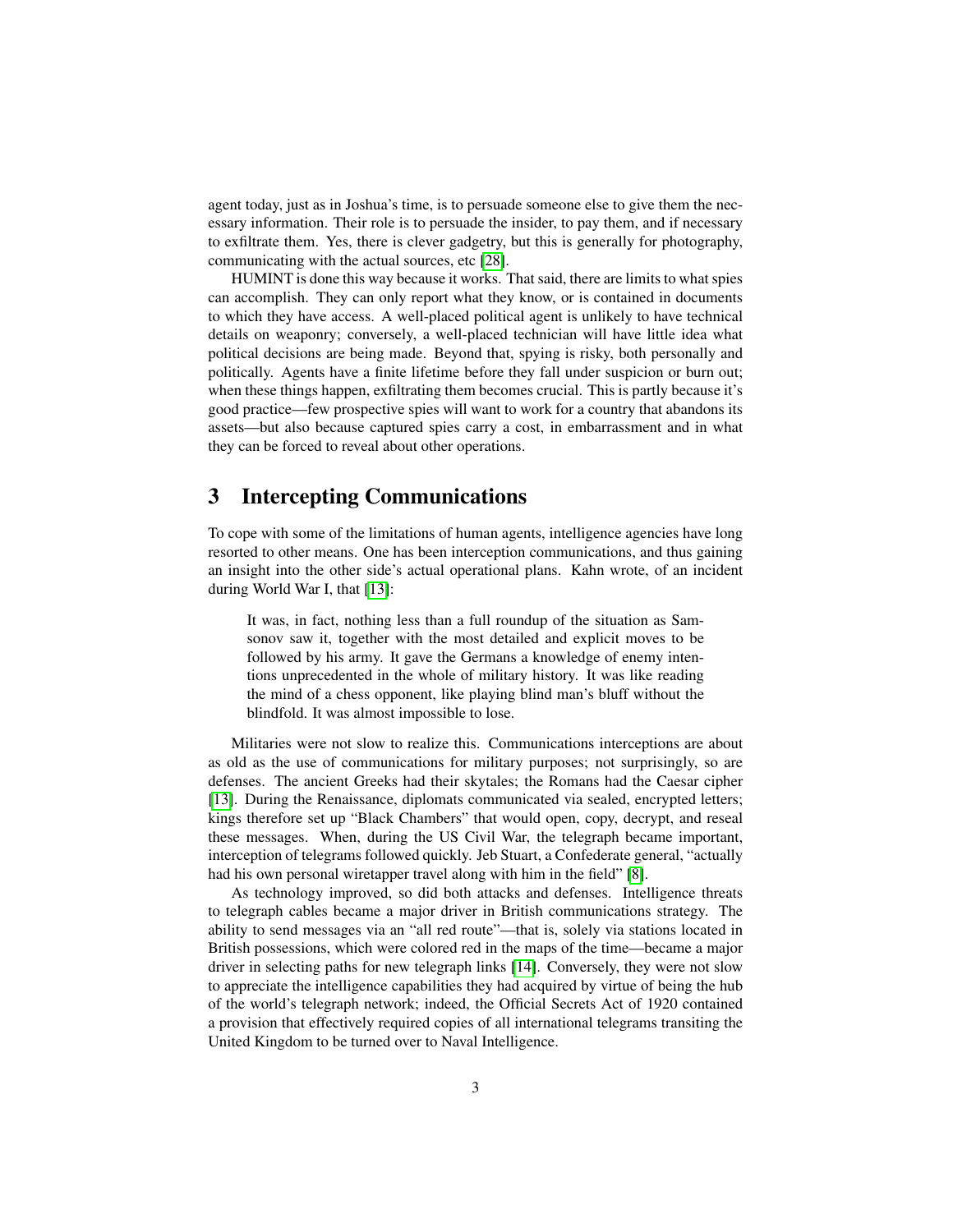Radio made interception easier; naturally, the world's spy agencies built elaborate interception facilities. Defenders countered with encryption; they, too, resorted to technology. Hand encryption systems were too slow for volumes of traffic and were insecure to boot, so mechanized systems were developed: Vernam's one-time tape Teletype, Scherbius's Enigma, and more. Cryptanalysts countered with automation of their own, both off-the-shelf punch card machines and custom devices [\[13,](#page-5-1) [6,](#page-5-5) [26\]](#page-6-6). The culmination of this trend was computerization of cryptanalysis. The first such machine, the Colossus, was also the first programmable electronic computer; it was built at Bletchley Park to crack the German Lorenz ("Tunny") cipher [\[10\]](#page-5-6). The trend has continued. One of the customers for IBM's Project Stretch, an effort to produce a computer 100 times faster than the IBM 704 [\[4\]](#page-5-7), was the NSA. The resulting computer, the IBM 7030, even had a special cryptanalytic add-on called Harvest, described in the open literature as a "Nonarithmetical System Extension". The NSA is still building massive computing complexes [\[2\]](#page-5-8).

More interception elaborate techniques have been used as well. Spy subs have tapped undersea cables [\[27\]](#page-6-0). Hidden microphones have picked up the sound of rotor wheels being set [\[29\]](#page-6-7). Specialized ships, planes, and satellites have all been used to collect radio signals.

Communications interception can work well, and if done by technical means is often undetectable. If the activities are detected or disclosed, there can be considerable public outrage—witness the uproars about ECHELON and the Snowden revelations but intelligence agencies often shrug off such problems. There are, however, two obstacles: the increasing volume of communications means that there's a vast amount of data to collect and sift through in search of the really interesting material, which in turn translates to vastly increased cost; second, the growth in strong encryption means that the actual yield is less. To be sure, the growth in machine-readable data—it's easier to process structured text than voice—and the amazing haul in metadata have at least partially compensated, but there is constant concern about "going dark".

# 4 Overhead Surveillance

Spying moved overhead as soon as it was technically possible. In the US Civil War, balloons were use from the beginning for "reconnoissance" [sic], and was used in Europe even earlier [\[3\]](#page-5-9): "The importance of gaining such a height for observation can be appreciated by all readers of military annals" [\[18\]](#page-6-8).

Naturally, progress did not stop with balloons; reconnaissance aircraft played major roles during both world wars. In fact, aerial reconnaissance was so pervasive during World War II that the British used "accidental" sightings of German ships to disguise the real way they knew their location: cryptanalysis. Aerial reconnaissance was so common that it need not be concealed.

Two of the most famous planes in history, the U-2 and the SR-71, were spy planes. Built at Lockheed's legendary Skunk Works [\[23\]](#page-6-9), one of their primary missions was observing the Soviet Union's nuclear capabilities [\[24\]](#page-6-10). The U-2 became vulnerable to improved Soviet air defenses, of course, but a replacement was ready in time: the first spy satellites were ready.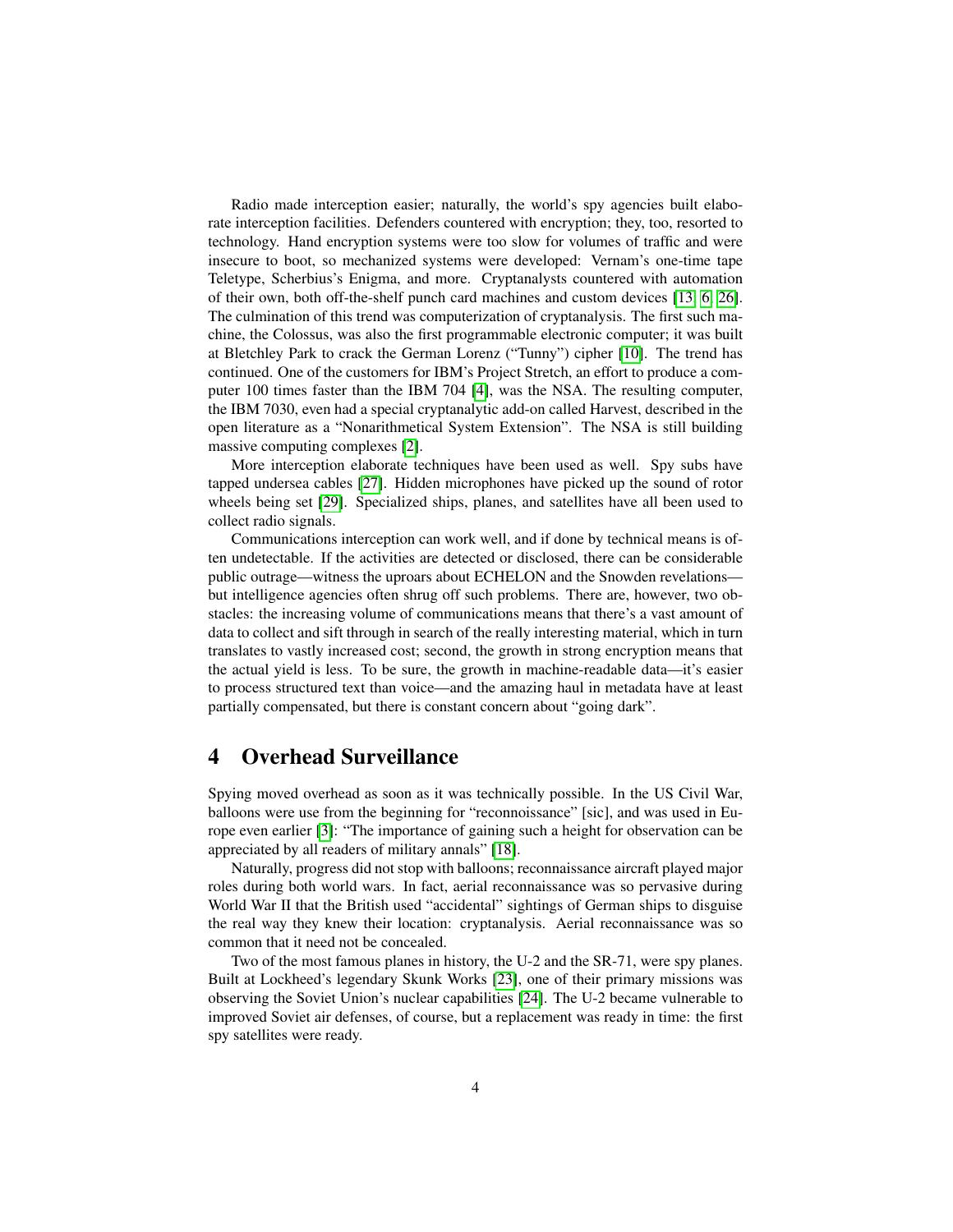These early satellites were a technological tour de force: for lack of suitably compact television cameras, they periodically ejected film canisters which were caught in midair by specially equipped airplanes. This sounds like an amazing spur-of-themoment response to an intelligence crisis, but it wasn't; the US had been planning for orbital spying since at least 1950 [\[16\]](#page-6-11): a satellite would be a "novel and unconventional instrument of reconnaissance." In fact, one motivation for launching scientific satellites during the International Geophysical Year was to provide legal precedent for satellites overflying other countries [\[16\]](#page-6-11); IGY was under UN auspices.

Modern spy satellites are much more sophisticated, of course. Indeed, the mirror technology for the Hubble Space Telescope was the same used for spy satellites [\[9\]](#page-5-10). In addition, there are many specialized types: ELINT (electronic intelligence), radar ocean reconnaissance, missile warning, communications interception, and more [\[7\]](#page-5-11).

Overhead reconnaissance works, but there are limits. Cameras can't see inside buildings. Clever adversaries can time their activities to evade satellites; there have been claims that India did exactly that to hide preparations for its 1998 nuclear tests [\[1,](#page-5-12) [25,](#page-6-12) [24\]](#page-6-10). Airplanes have less predictable coverage patterns, but of course they can be shot down. It will be interesting to see how drone-based platforms fare.

## 5 Enter the Computer

Legend has it that when Willy Sutton, the bank robber, was asked why he robbed banks, he replied, "That's where the money is." Intelligence agencies follow a similar philosophy: they'll go where the data is. Today, much of the world's information is created on, transmitted from, and received by computers. This alone would make computers a interesting target. In addition, the explosive growth of strong cryptography has rendered traditional communications intercepts much less useful. The solution capturing the data before encryption or after decryption—is obvious, *if* it can be done. It can. Furthermore, the techniques necessary, such as hacking software, are useful for other forms of collection. For example, modern phone switches are nothing but computers with odd peripherals attached; these computers can be hacked, too.

At this point, we know little of how computer espionage is done, by whom, or its scope. There have been a few published reports, mostly focusing on economic espionage, e.g., [\[17\]](#page-6-13). Occasional failed operations, such as an operation that penetrated a mobile phone switch in Greece [\[21\]](#page-6-14), give some hint of what can be done. In other cases, government-grade spyware has been discovered. Flame, for example, used a previously unknown cryptanalytic attack on the MD5 hash function [\[11\]](#page-5-13). In other words, we know neither the details nor the scope, but we've seen enough to know what's going on: as always, spying has followed technology, and now has moved into cyberspace. That may be upsetting, but it can't be considered a surprise.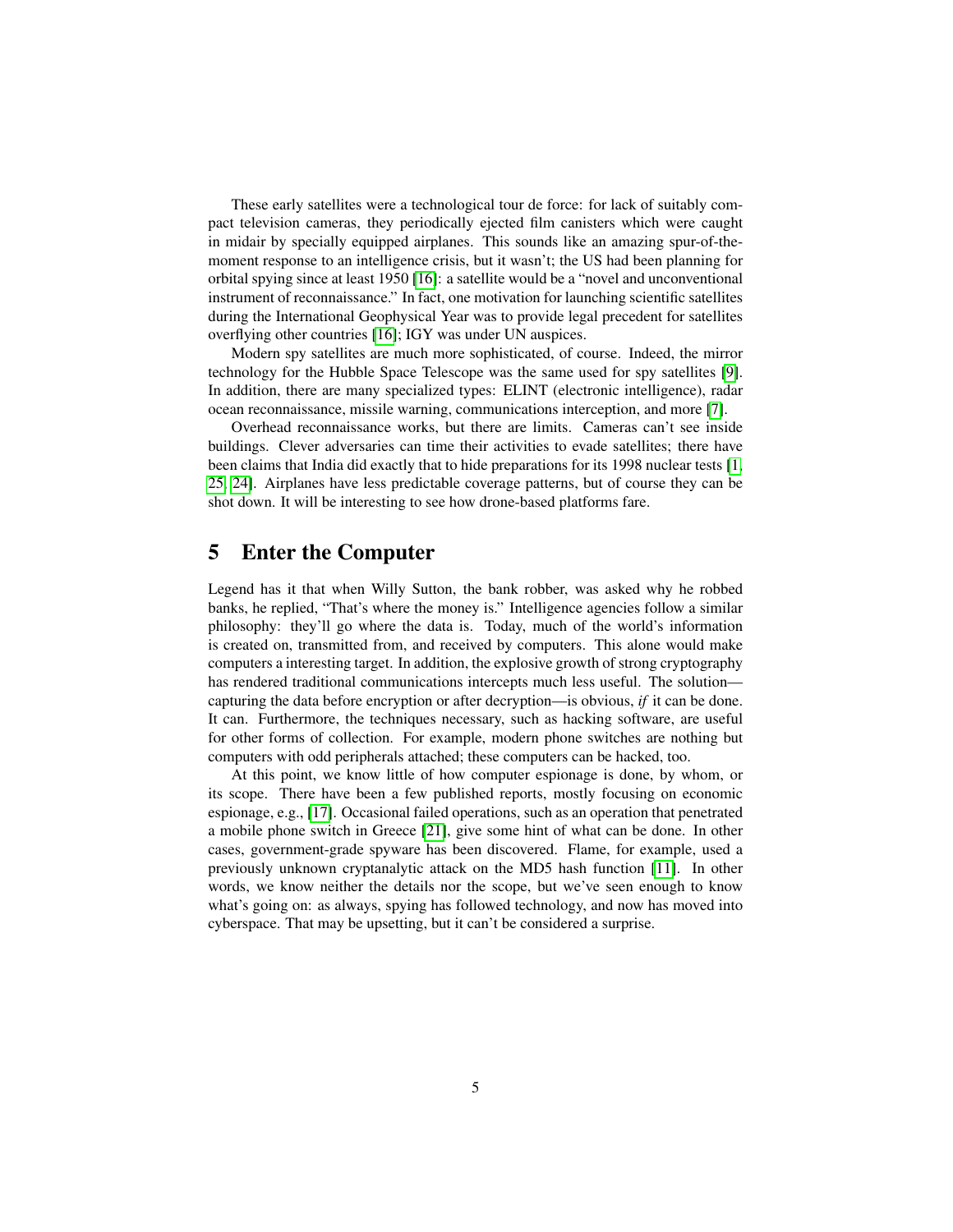# References

- <span id="page-5-12"></span>[1] AP. "CIA Searching for Answers Behind its India-Nuclear Failure". In: *Associated Press* (May 16, 1998). URL: [http://www.fas.org/irp/news/](http://www.fas.org/irp/news/1998/05/may16_cia.html) [1998/05/may16\\_cia.html](http://www.fas.org/irp/news/1998/05/may16_cia.html).
- <span id="page-5-8"></span>[2] James Bamford. "The NSA Is Building the Country's Biggest Spy Center (Watch What You Say)". In: *Wired: Threat Level* (Mar. 15, 2012). URL: [http://www.](http://www.wired.com/2012/03/ff_nsadatacenter/) [wired.com/2012/03/ff\\_nsadatacenter/](http://www.wired.com/2012/03/ff_nsadatacenter/).
- <span id="page-5-9"></span>[3] Eugene B. Block. *Above the Civil War; the story of Thaddeus Lowe, balloonist, inventor, railway builder*. Berkeley, CA: Howell-North Books.
- <span id="page-5-7"></span>[4] Werner Buchholz, ed. *Planning a Computer System: Project Stretch*. New York: McGraw-Hill, 1962. URL: [http://archive.computerhistory.org/](http://archive.computerhistory.org/resources/text/IBM/Stretch/pdfs/Buchholz_102636426.pdf) [resources/text/IBM/Stretch/pdfs/Buchholz\\_102636426.](http://archive.computerhistory.org/resources/text/IBM/Stretch/pdfs/Buchholz_102636426.pdf) [pdf](http://archive.computerhistory.org/resources/text/IBM/Stretch/pdfs/Buchholz_102636426.pdf).
- <span id="page-5-0"></span>[5] John M. Cardwell. "A Bible Lesson on Spying". In: *Studies in Intelligence* (Winter 1978). URL: [http : / / southerncrossreview . org / 44 / cia](http://southerncrossreview.org/44/cia-bible.htm)  [bible.htm](http://southerncrossreview.org/44/cia-bible.htm).
- <span id="page-5-5"></span>[6] Elliot Carlson. *Joe Rochefort's War: The Odyssey of the Codebreaker Who Outwitted Yamamoto at Midway*. Annapolis, MD: Naval Institute Press, 2011.
- <span id="page-5-11"></span>[7] Central Intelligence Agency. *Soviet Military Capabilities and Intentions in Space*. National Intelligence Estimate 11-1-80. 1980. URL: [http://www.foia.](http://www.foia.cia.gov/sites/default/files/document_conversions/89801/DOC_0000284010.pdf) [cia . gov / sites / default / files / document \\_ conversions /](http://www.foia.cia.gov/sites/default/files/document_conversions/89801/DOC_0000284010.pdf) [89801/DOC\\_0000284010.pdf](http://www.foia.cia.gov/sites/default/files/document_conversions/89801/DOC_0000284010.pdf).
- <span id="page-5-3"></span>[8] Samuel Dash, Richard F. Schwartz, and Robert E. Knowlton. *The Eavesdroppers*. New Brunswick, NJ: Rutgers University Press, 1959.
- <span id="page-5-10"></span>[9] Andrew J. Dunar and Stephen P. Waring. *Power to Explore: A History of Marshall Space Flight Center 1960–1990*. The NASA History Series. Washington, DC: National Aeronautics and Space Administration, 1999.
- <span id="page-5-6"></span>[10] Jack Good, Donald Michie, and Geoffrey Timms. *General Report on Tunny: With Emphasis on Statistical Methods*. HW 25/4 and 25/5. UK Public Record Office, 1945. URL: [http://www.alanturing.net/turing\\_archive/](http://www.alanturing.net/turing_archive/archive/index/tunnyreportindex.html) [archive/index/tunnyreportindex.html](http://www.alanturing.net/turing_archive/archive/index/tunnyreportindex.html).
- <span id="page-5-13"></span>[11] Dan Goodin. "Crypto Breakthrough Shows Flame Was Designed by World-Class Scientists". In: *Ars Technica* (June 2012). URL: [http://arstechnica.](http://arstechnica.com/security/2012/06/flame-crypto-breakthrough/) [com/security/2012/06/flame-crypto-breakthrough/](http://arstechnica.com/security/2012/06/flame-crypto-breakthrough/).
- <span id="page-5-2"></span>[12] Jacob Javits. "Superspy in an unholy war". In: *Life* 71.2 (July 9, 1971).
- <span id="page-5-1"></span>[13] David Kahn. *The Codebreakers*. New York: Macmillan, 1967.
- <span id="page-5-4"></span>[14] Paul M Kennedy. "Imperial cable communications and strategy, 1870-1914". In: *English Historical Review* 86.341 (Oct. 1971), pp. 728–752. URL: [http:](http://www.jstor.org/discover/10.2307/563928?uid=2&uid=4&sid=21103708309471) [//www.jstor.org/discover/10.2307/563928?uid=2&uid=4&](http://www.jstor.org/discover/10.2307/563928?uid=2&uid=4&sid=21103708309471) [sid=21103708309471](http://www.jstor.org/discover/10.2307/563928?uid=2&uid=4&sid=21103708309471).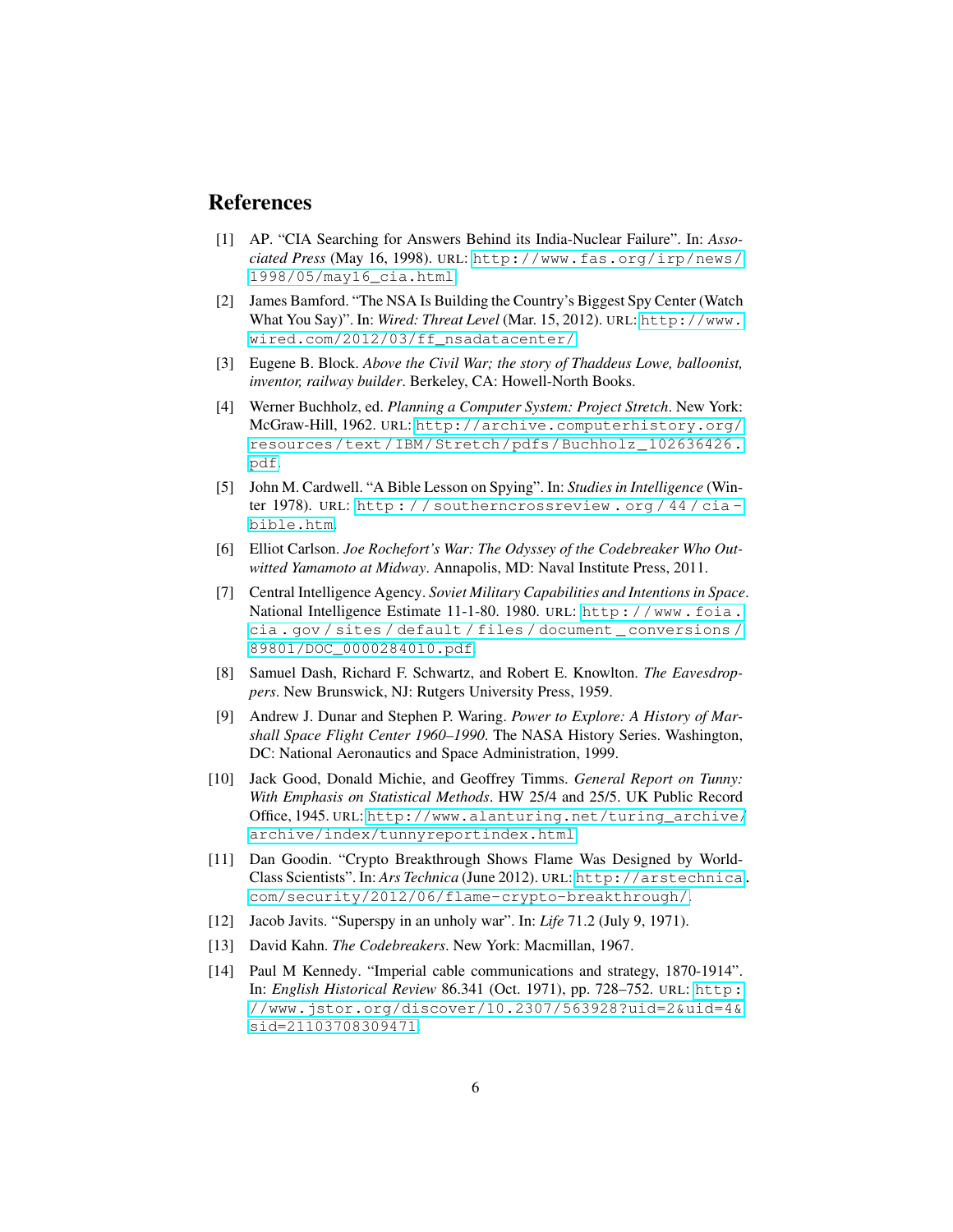- <span id="page-6-4"></span>[15] Phillip Knightley. "The History of the Honey Trap". In: *Foreign Policy* (Mar. 12, 2010). URL: [http://www.foreignpolicy.com/articles/2010/](http://www.foreignpolicy.com/articles/2010/03/12/the_history_of_the_honey_trap) [03/12/the\\_history\\_of\\_the\\_honey\\_trap](http://www.foreignpolicy.com/articles/2010/03/12/the_history_of_the_honey_trap).
- <span id="page-6-11"></span>[16] Walter A. McDougall. *The Heavens and the Earth: A Political History of the Space Age*. New York: Basic Books, 1985. URL: [http : / / quod . lib .](http://quod.lib.umich.edu/cgi/t/text/text-idx?c=acls;idno=heb00674) [umich.edu/cgi/t/text/text-idx?c=acls;idno=heb00674](http://quod.lib.umich.edu/cgi/t/text/text-idx?c=acls;idno=heb00674).
- <span id="page-6-13"></span>[17] Office of the National Counterintelligence Executive. *Foreign Spies Steaing US Economic Secrets in Cyberspace*. Report to Congress on Foreign Economic Collection and Industrial Espionage, 2009–2011. Oct. 2011. URL: [http://](http://www.ncix.gov/publications/reports/fecie_all/Foreign_Economic_Collection_2011.pdf) [www.ncix.gov/publications/reports/fecie\\_all/Foreign\\_](http://www.ncix.gov/publications/reports/fecie_all/Foreign_Economic_Collection_2011.pdf) [Economic\\_Collection\\_2011.pdf](http://www.ncix.gov/publications/reports/fecie_all/Foreign_Economic_Collection_2011.pdf).
- <span id="page-6-8"></span>[18] Ed. Pietsch. "The War Balloon at General M'Dowell's Head-Quarters Preparing for a Reconnoissance". In: *Harper's Weekly* (Oct. 26, 1861), p. 687.
- <span id="page-6-2"></span>[19] Frank H. Polak. "The Oral and the Written: Syntax, Stylistics, and the Development of Biblical Prose Narrative". In: *Journal of the Ancient Near Eastern Society* 26 (1998), pp. 59–105. URL: [http://www.jtsa.edu/Documents/](http://www.jtsa.edu/Documents/pagedocs/JANES/1998%2026/Polak26.pdf) [pagedocs/JANES/1998%2026/Polak26.pdf](http://www.jtsa.edu/Documents/pagedocs/JANES/1998%2026/Polak26.pdf).
- <span id="page-6-1"></span>[20] Norman C. Polmar and Michael White. *Project Azorian: The CIA and the Raising of the K-129*. Annapolis, MD: Naval Institute Press, 2010.
- <span id="page-6-14"></span>[21] Vassilis Prevelakis and Diomidis Spinellis. "The Athens Affair". In: *IEEE Spectrum* 44.7 (July 2007), pp. 26–33. URL: [http://spectrum.ieee.org/](http://spectrum.ieee.org/telecom/security/the-athens-affair/0) [telecom/security/the-athens-affair/0](http://spectrum.ieee.org/telecom/security/the-athens-affair/0).
- <span id="page-6-3"></span>[22] Dan Raviv and Yossi Melman. *Spies Against Armageddon: Inside Israel's Secret Wars*. New York: Sea Cliff, 2012.
- <span id="page-6-9"></span>[23] Ben R. Rich and Leo Janos. *Skunk Works: A Personal Memoir of my Years at Lockheed*. Boston: Little, Brown, 1994.
- <span id="page-6-10"></span>[24] Jeffrey T. Richelson. *Spying on the Bomb : American Nuclear Intelligence from Nazi Germany to Iran and North Korea*. New York: Norton, 2006.
- <span id="page-6-12"></span>[25] James Risen, Steven Lee Myers, and Tim Weiner. "U.S. May Have Helped India Hide Its Nuclear Activity". In: *New York Times* (May 25, 1998). URL: [http:](http://www.nytimes.com/1998/05/25/world/us-may-have-helped-india-hide-its-nuclear-activity.html)  $//www.nytimes.com/1998/05/25/world/us-max-have$ [helped-india-hide-its-nuclear-activity.html](http://www.nytimes.com/1998/05/25/world/us-may-have-helped-india-hide-its-nuclear-activity.html).
- <span id="page-6-6"></span>[26] Frank B. Rowlett. *The Story of MAGIC: Memoirs of an American Cryptologic Pioneer*. Laguna Hills, CA: Aegean Park Press, 1998.
- <span id="page-6-0"></span>[27] Sherry Sontag and Christopher Drew. *Blind Man's Bluff: The Untold Story of American Submarine Espionage*. New York: Public Affairs, 1998.
- <span id="page-6-5"></span>[28] Robert Wallace, H. Keith Melton, and Henry R. Schlesinger. *Spycraft: The Secret History of the CIA's Spytechs, from Communism to Al-Qaeda*. New York: Dutton, 2008.
- <span id="page-6-7"></span>[29] Peter Wright. *Spycatcher: The Candid Autobiography of a Senior Intelligence Officer*. Viking, 1987.